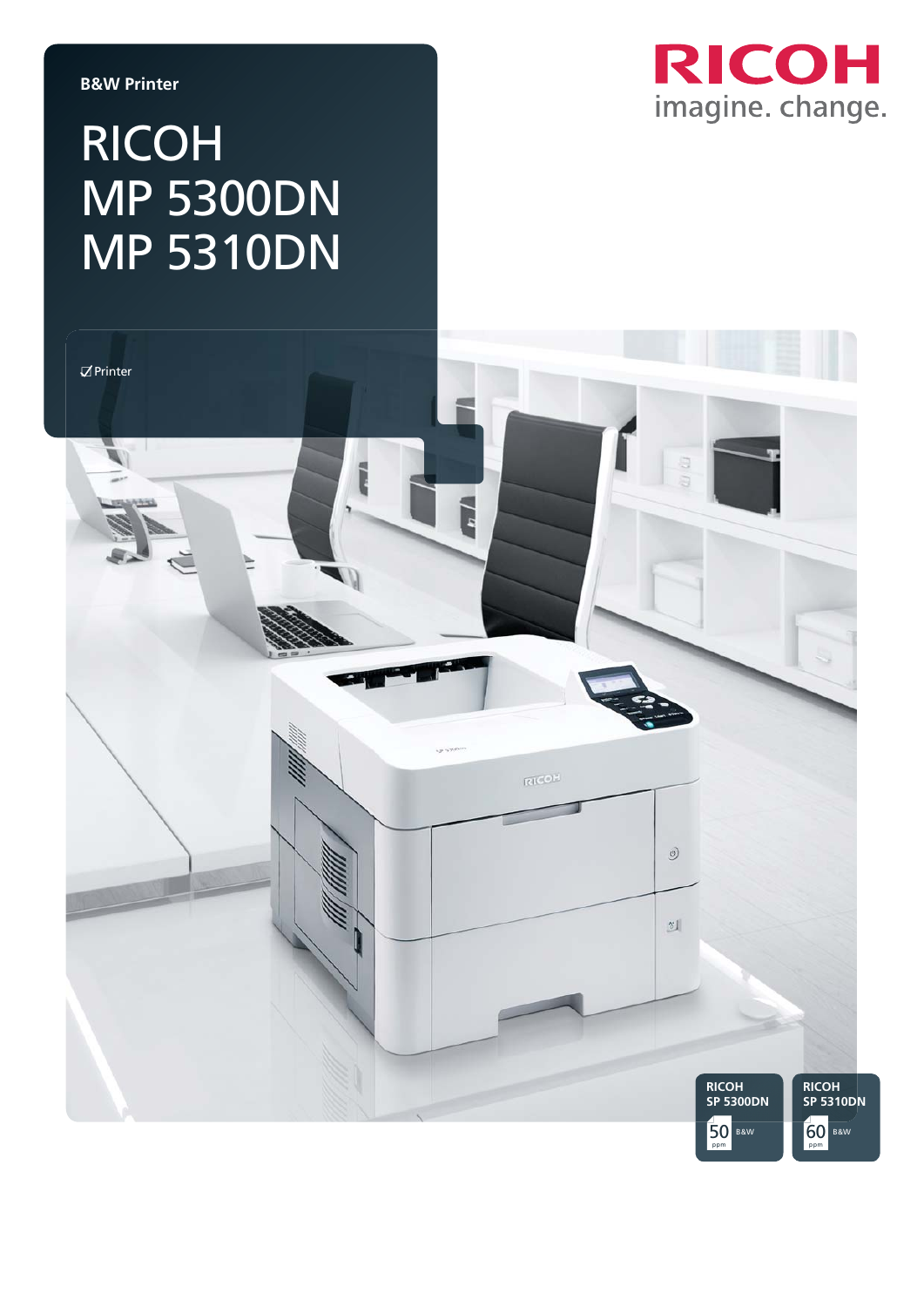### A powerful **addition** to your workspace.

### **Introducing the SP 5300DN and SP 5310DN**

Both the SP 5300DN and SP 5310DN models are the types of fast, reliable, hardworking, everyday printers that will form the backbone of your company's document output. In fact, they're probably bothbest described as powerful, efficient and durable workhorses. And although they're both compact, these A4 Black and White Printers will quite simply get the job done. An added bonus is their durable design combined with their class-leading reliability – and their powerful controller and advanced processor means superfast output too.

- **Small footprint**
- Advanced controller and processor
- An almost maintenance free device
- **Print speed options of 50 and 60 ppm**
- **ECO** friendly with low power consumption

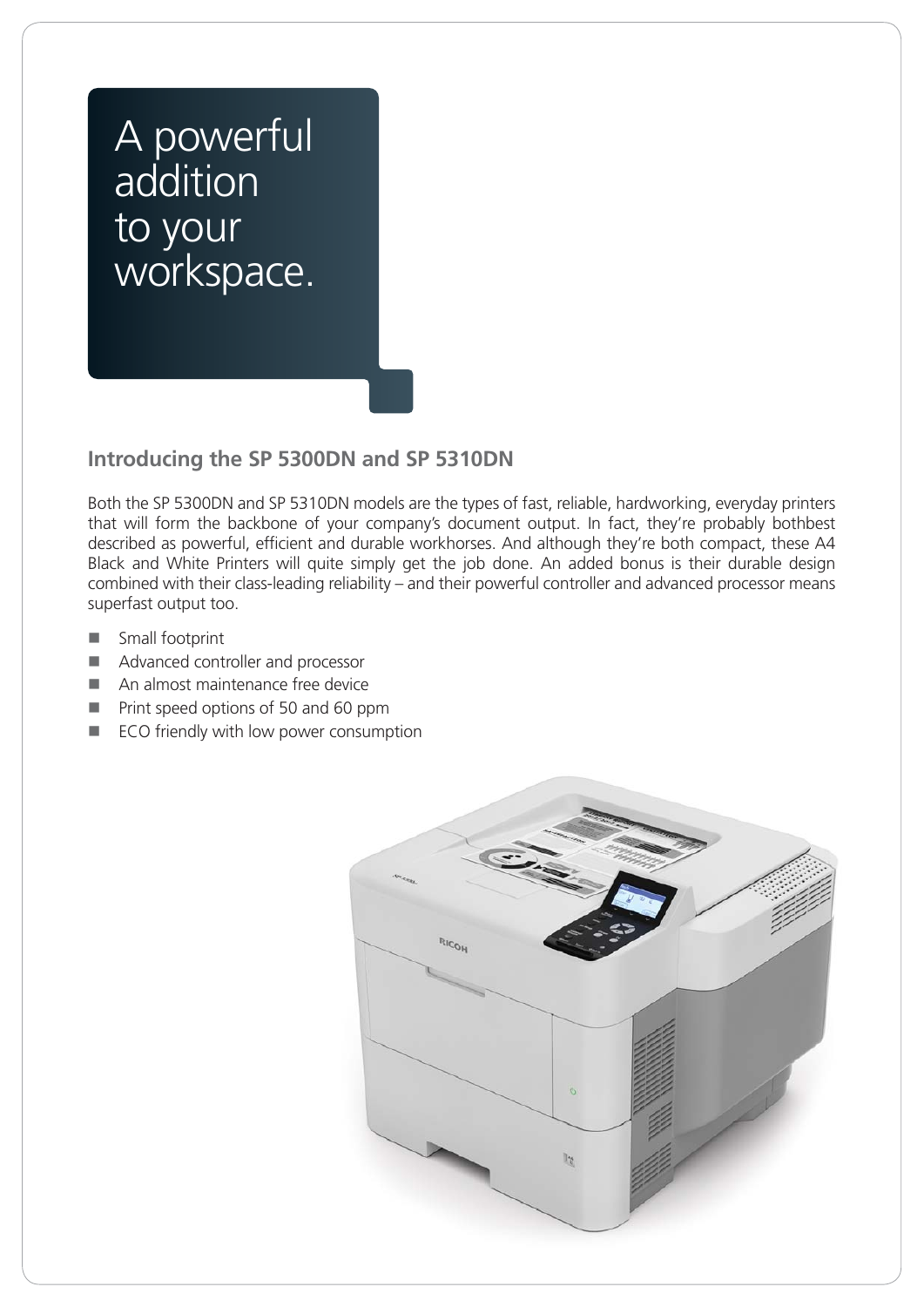# Working hard every day of the week.

**All the power, with added control.** 

With a powerful Intel 1.46 Ghz processor and 2 GB memory, you can complete even the most complex of print jobs with the minimum of fuss. And because all this technology is working in the background, all you see is your productivity, speed and output increasing – which helps your business become even more efficient.

**Just keeps on printing.** 

When your printers are always in use, you need to have a machine you can rely on. And that's why both these models are advanced enough to give you all the features you want, but robust enough to simply get every job done. They're also both designed to have almost no maintenance – allowing you to keep your business moving.

**Packed full of features.** 

Thanks to their compact design, you don't have to worry about space, or set aside a specific area in the office. Their small footprint disguises just how much they can do – and these printers can be located almost anywhere. You can even print directly from your phone or tablet, or direct from mainframes using the IPDS option.

**Low energy. Lower costs for your business.**

Ricoh puts the environment first and helps you do that too. So these printers offer the best combination of technological features, value for money and also help you reduce your energy costs.